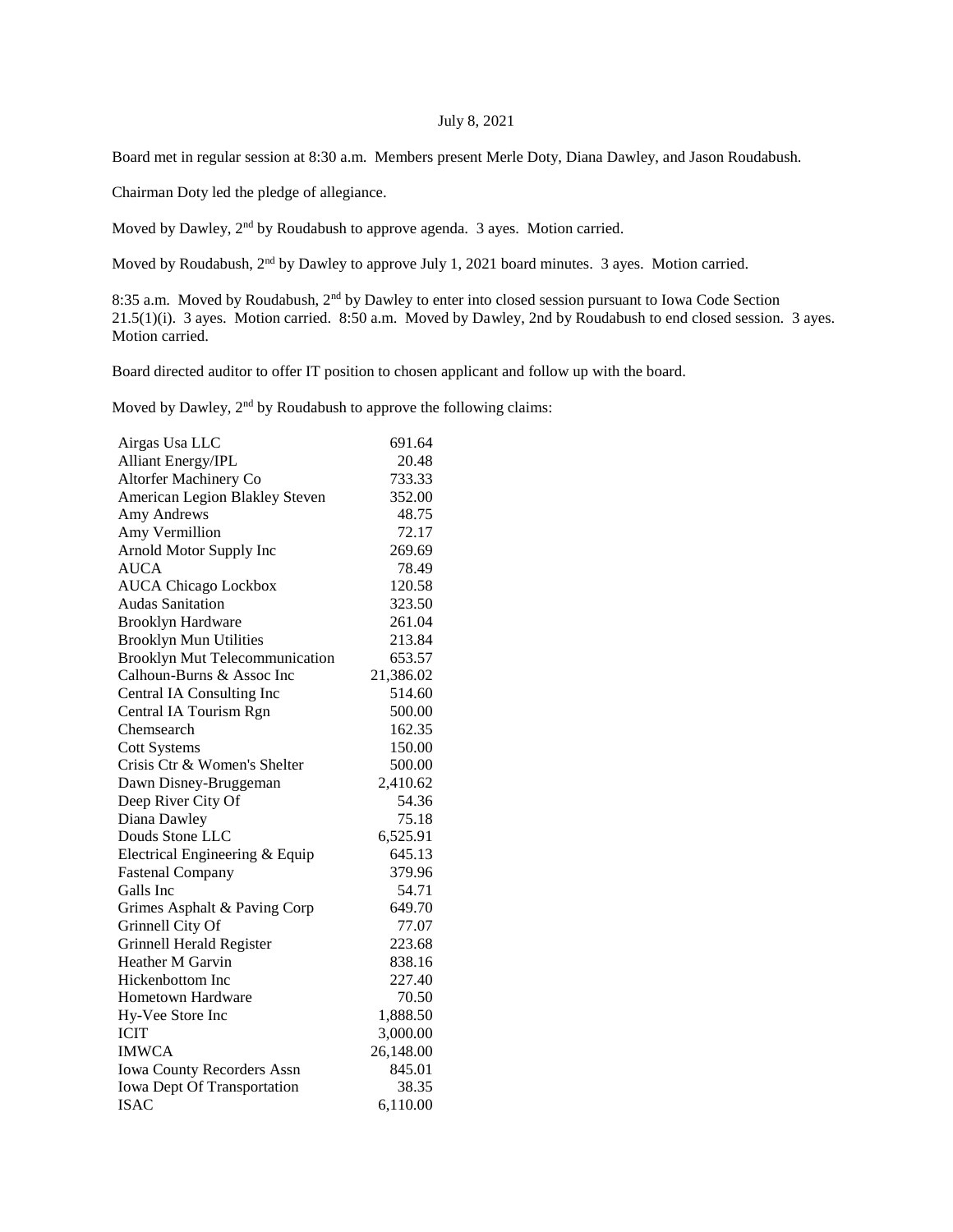| <b>JCG</b> Land Services, Inc            | 1,190.55  |
|------------------------------------------|-----------|
| Jensen Heating & AC Inc                  | 179.00    |
| John Deere Financial                     | 735.73    |
| Keystone Laboratories                    | 111.50    |
| Liebovich Steel & Aluminum Co.           | 658.67    |
| Lowry Electric                           | 5,754.00  |
| Lowry Equipment Inc                      | 502.38    |
| Mahaska Communication Group              | 131.70    |
| Malcom Ladies Cemetery Assn              | 47.50     |
| <b>Manatts</b> Inc                       | 63.36     |
| Martin Marietta Materials                | 47,707.20 |
| Mary Lamb                                | 205.00    |
| Masonic & Ioof Cemetery Assn             | 819.15    |
| Merle Doty                               | 92.15     |
| Mid American Energy                      | 184.76    |
| Mid Iowa Community Action Inc            | 2,000.00  |
| Midwest Card And Id Solutions            | 1,750.00  |
| Montezuma Crop Services Inc              | 75.00     |
| Montezuma State Bank                     | 24.70     |
| Mutual Wheel Co                          | 72.19     |
| <b>Office Express</b>                    | 111.60    |
| Ohalloran International Inc              | 97.51     |
| Pauls Ace Hardware Inc                   | 213.41    |
| <b>Peterson Contractors Inc</b>          | 26,433.34 |
| Petty Cash                               | 13.60     |
| Polk County Treasurer                    | 184.77    |
| Pow Co Employee Health Plan Tr           | 4,448.94  |
| Poweshiek Animal League Shelte           | 500.00    |
| Poweshiek Co Council On Aging            | 1,000.00  |
| Poweshiek County Auditor                 | 600.00    |
| Poweshiek County Ema                     | 22,857.50 |
| Poweshiek Water Assn                     | 116.00    |
| <b>Quill Corporation</b>                 | 261.68    |
| Racom Corporation                        | 1,367.00  |
| Rick Warden                              | 90.00     |
| Ricoh Usa                                | 8.05      |
| Robert Wilhelm                           | 94.10     |
| Schumacher Elevator Co                   | 284.49    |
| <b>SCISWA</b>                            | 246.85    |
| Searsboro Telephone Co                   | 450.00    |
| <b>Smith Funeral Home</b>                | 645.00    |
| <b>Smiths Quality Rental</b>             | 90.00     |
|                                          | 51.75     |
| Snap On Tools<br><b>Summit Companies</b> | 295.00    |
| Susan J Sieren                           | 232.00    |
| <b>Tanner Hoffstetter</b>                | 1,035.71  |
| Taylor Auto Body, Inc                    | 557.23    |
| The Depot Express                        | 1,590.58  |
| Theresa A Ritland                        |           |
| Tiaa Commercial Finance Inc              | 349.60    |
|                                          | 309.22    |
| Tifco Industries, Inc.                   | 1,711.88  |
| <b>Tyler Technologies</b>                | 4,810.00  |
| <b>United States Cellular</b>            | 384.21    |
| US Ag Services, LLC                      | 3,857.40  |
| Vannoy Chevrolet Co                      | 923.24    |
| Verizon                                  | 281.79    |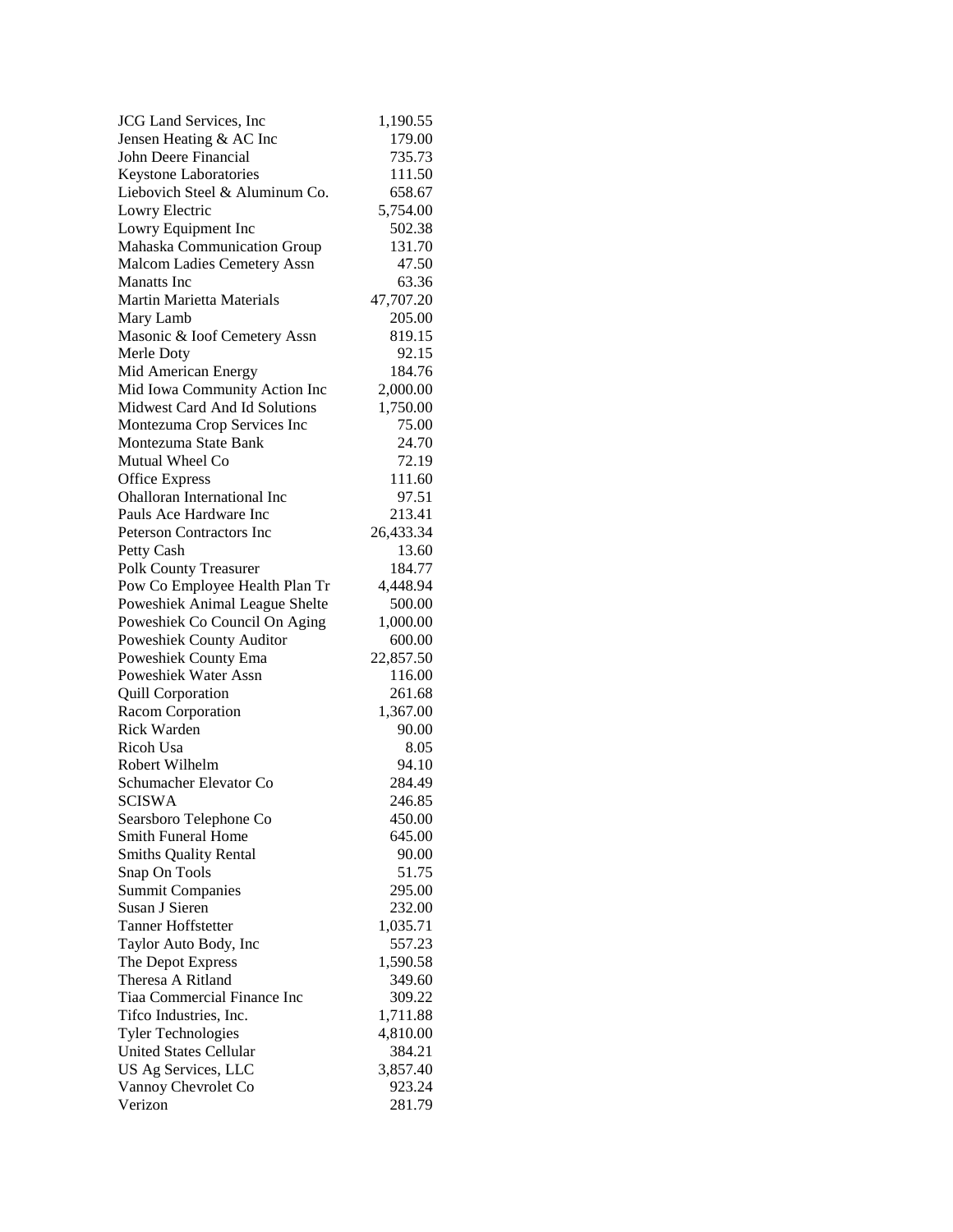| Verizon Connect               | 1,262.82  |
|-------------------------------|-----------|
| Victor Oil, Inc.              | 21,045.92 |
| <b>Wapello County Auditor</b> | 1,159.08  |
| Watts Technologies Inc.       | 1,935.00  |
| Wex Bank                      | 2,111.16  |
| Windstream                    | 3.107.22  |
| Ziegler Inc                   | 2,246.95  |

3 ayes. Motion carried.

Moved by Roudabush, 2<sup>nd</sup> by Dawley to approve July 9, 2021 Poweshiek County Payroll for \$244,422.73. 3 ayes. Motion carried.

9:07 a.m. Moved by Dawley, 2nd by Roudabush to adjourn. 3 ayes. Motion carried.

\_\_\_\_\_\_\_\_\_\_\_\_\_\_\_\_\_\_\_\_\_\_\_\_\_\_\_\_\_\_\_\_\_ \_\_\_\_\_\_\_\_\_\_\_\_\_\_\_\_\_\_\_\_\_\_\_\_\_\_\_

Melissa Eilander, Poweshiek County Auditor Merle Doty, Chairman

July 12, 2021

Board met in regular session at 8:30 a.m. Members present Merle Doty, Diana Dawley, and Jason Roudabush.

Chairman Doty led the pledge of allegiance.

Moved by Dawley, 2<sup>nd</sup> by Roudabush to approve agenda. 3 ayes. Motion carried.

Moved by Roudabush, 2<sup>nd</sup> by Dawley to approve liquor license renewal for Pirates of Ponderosa LLC for 12 months (05/05/2021 – 05/04/2022). 3 ayes. Motion carried.

Moved by Dawley, 2<sup>nd</sup> by Roudabush to approve renewal service agreement for Government Community Cloud Office 365 annual subscription with LiftOff LLC. 3 ayes. Motion carried.

Moved by Roudabush,  $2<sup>nd</sup>$  by Dawley to approve Resolution #2022-1 continuation of insurance coverage – early retirement policy – Poweshiek County Employee Health Plan for Robert Sutfin II, effective retirement date October 1, 2021. 3 ayes. Motion carried.

## RESOLUTION #2022-1

The Poweshiek County Board of Supervisors has implemented a Continuation of Coverage-Early Retirement Policy-Poweshiek County Employee Health Plan Trust.

Robert E. Sutfin II, (has requested continuation of coverage under Option 3 (B), Age/years service effective October 1, 2021.

THEREFORE BE IT RESOLVED THIS  $12<sup>th</sup>$  day of July 2021 to grant the request for continuation of coverage to Robert E. Sutfin II effective October 1, 2021. Poweshiek County shall notify the Poweshiek County Auditor's Office of the acceptance. Employee is eligible to receive continuation of coverage for medical, dental and vision insurance benefits through the Poweshiek County Employee Health Plan Trust until becoming Medicare eligible or becoming eligible to receive the disability benefits provisions of the Federal Social Security Act as established under the Health Care Financing Administration guidelines.

Any remaining funds at the time of disposition shall revert to the originating county fund. Dated this 12<sup>th</sup> day of July 2021.

POWESHIEK COUNTY BOARD OF SUPERVISORS Merle Doty, Chairman Diana Dawley, Vice-Chairman Jason Roudabush, Member Attest: Melissa Eilander, Poweshiek County Auditor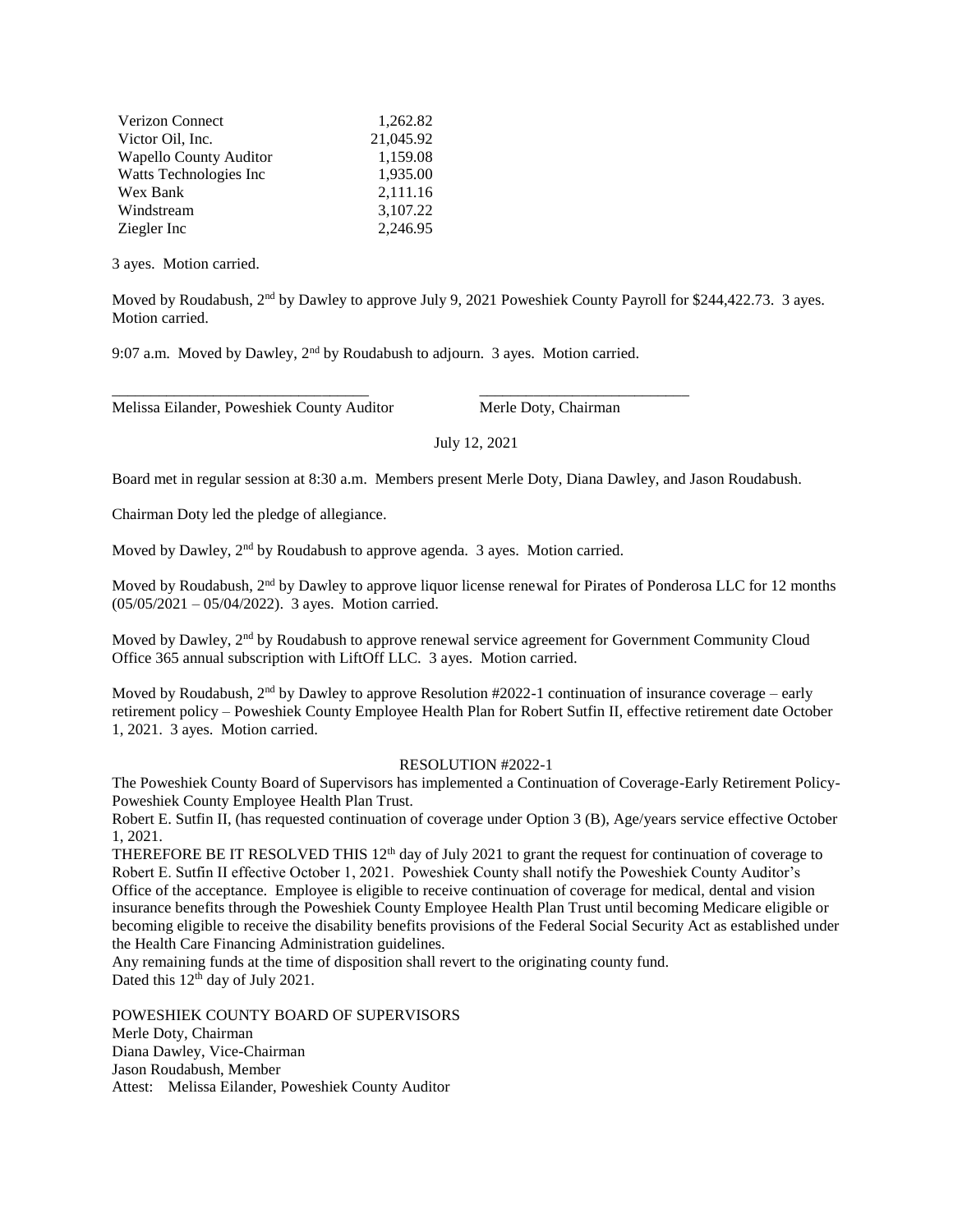Moved by Dawley, 2<sup>nd</sup> by Roudabush to approve Resolution #2022-2 authorizing adoption of policies and procedures regarding municipal securities disclosure and authorize chairman to sign. 3 ayes. Motion carried.

## RESOLUTION #2022-2

Resolution Authorizing Adoption of Policies and Procedures Regarding Municipal Securities Disclosure

WHEREAS, pursuant to the laws of the State of Iowa, Poweshiek County, Iowa (the "County") has publicly offered, and likely will issue and publicly offer in the future, its notes, bonds or other obligations (the "Bonds"); and

WHEREAS, the County deems it necessary and desirable to adopt certain Policies and Procedures Regarding Municipal Securities Disclosure to be followed in connection with the issuance and on-going administration of publicly offered Bonds; and

WHEREAS, the proposed Policies and Procedures Regarding Municipal Securities Disclosure are attached hereto as Exhibit A (the "Disclosure Policies and Procedures");

NOW, THEREFORE, Be It Resolved by the Board of Supervisors of Poweshiek County, Iowa, as follows:

Section 1. The Disclosure Policies and Procedures attached hereto as Exhibit A are hereby adopted and shall be dated as of the date hereof.

Section 2. All resolutions or parts of resolutions in conflict herewith are hereby repealed to the extent of such conflict.

Passed and approved July 12, 2021.

Merle Doty, Chairperson Poweshiek County Board of Supervisors

Attest: Melissa Eilander, Auditor

Board received recorder's report of fees collected for month ending June 30, 2021.

The following are Poweshiek County Employee gross wages for period July 1, 2020 to June 30, 2021:

| <b>GROSS WAGES FY'21</b>    |           |  |
|-----------------------------|-----------|--|
| 07/01/2020 - 06/30/2021     |           |  |
| <b>BOARD OF SUPERVISORS</b> |           |  |
| DAWLEY, DIANA               | 33,348.00 |  |
| DOTY, MERLE                 | 33,587.50 |  |
| ROUDABUSH, JASON            | 33,606.66 |  |
| <b>AUDITOR</b>              |           |  |
| DAVIDSON, KRISTIN           | 7,733.63  |  |
| EILANDER, MELISSA           | 61,468.00 |  |
| <b>GRAY, SUSAN</b>          | 31,602.83 |  |
| HUDNUT, DIXIE               | 364.60    |  |
| TALBERT, NICHOLET           | 25,752.71 |  |
| TISH, LAURA                 | 54,589.49 |  |
| <b>ELECTION OFFICIALS</b>   |           |  |
| <b>BARROW, CAROLE</b>       | 144.00    |  |
| <b>BAUMANN, JULIE</b>       | 213.00    |  |
| <b>BEADERSTADT SHEETS,</b>  | 144.00    |  |
| <b>BETH</b>                 |           |  |
| <b>BENSON, FONDA</b>        | 210.00    |  |
| <b>BLY, RACHEL</b>          | 213.00    |  |
| <b>BRENNEN, CAROLYN</b>     | 210.00    |  |
| COX, KATHERINE              | 210.00    |  |
| <b>CROTTS, DAVID</b>        | 216.00    |  |
| CROTTS, JILL                | 213.00    |  |
| DALE, CAROL                 | 227.50    |  |
| DAVIS, JOYCE                | 234.00    |  |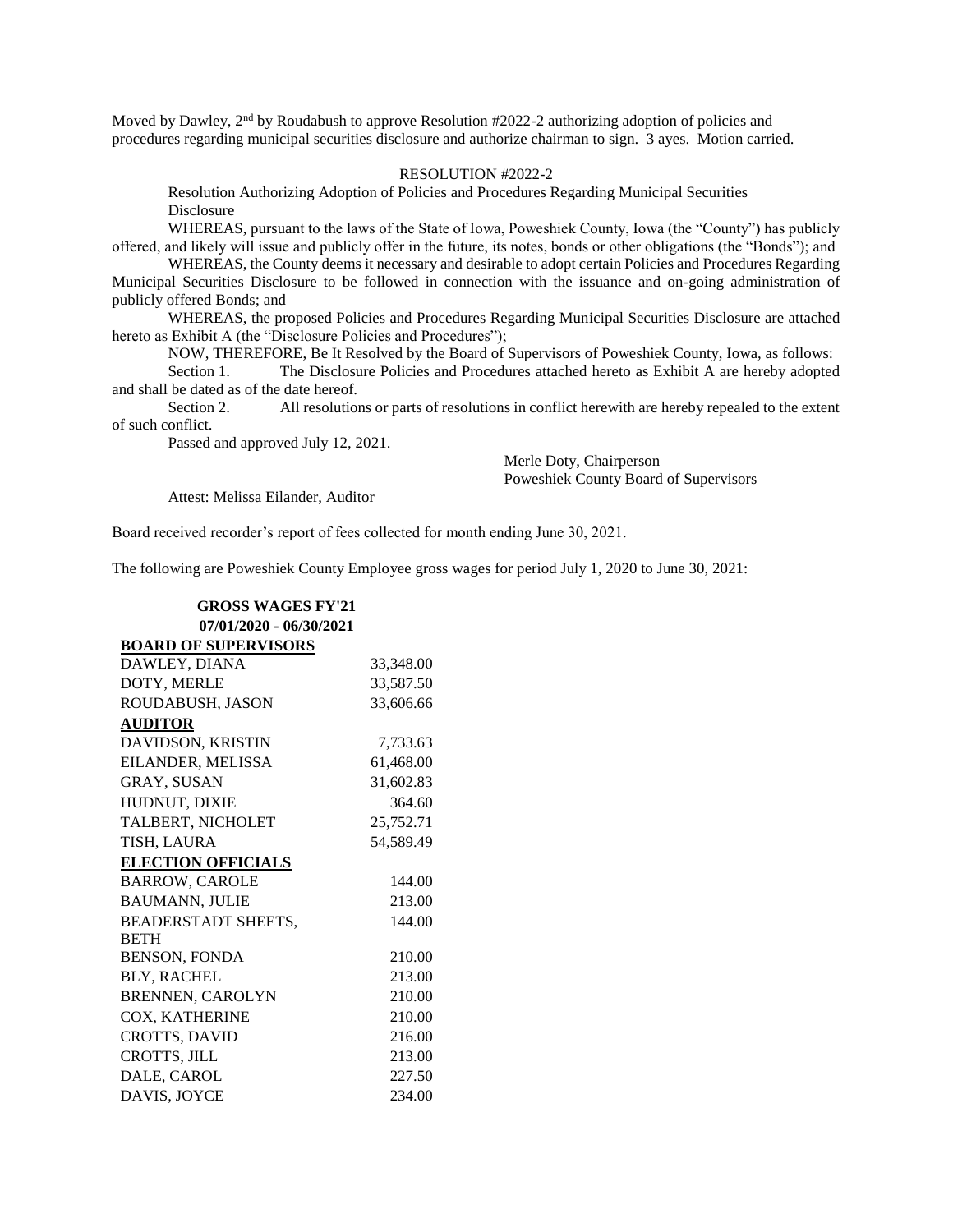| DUNN, NATALIE           | 213.00    |
|-------------------------|-----------|
| EALY, CHRISTINE         | 213.00    |
| <b>EDWARDS, BARRETT</b> | 189.00    |
| <b>EDWARDS, KAREN</b>   | 189.00    |
| <b>ESTES, SHANE</b>     | 210.00    |
| FISCH, KATHY            | 210.00    |
| FREEBORN, PHYLLIS       | 144.00    |
| <b>GALLO, SUSAN</b>     | 213.00    |
| GOODLOW, MARILYN        | 95.00     |
| HALL, CRYSTAL           | 198.00    |
| HAMMEN, JEANNE          | 213.00    |
| HURST, ANGELA           | 234.00    |
| HURST, CHRISTOPHER      | 216.00    |
| HURST, NICHOLE          | 216.00    |
| HUTCHINSON, SUSAN       | 144.00    |
| JORDAN, CAROL           | 227.50    |
| KAUP, KELLY             | 213.00    |
| KENNETT, MARILYN        | 210.00    |
| KRIEGEL, CARLA          | 234.00    |
| KRIEGEL, MEGAN          | 198.00    |
| LONGMAN, DEBRA          | 230.75    |
| MARTINEK, DOROTHY       | 213.00    |
| <b>MATHEWS, ROSE</b>    | 213.00    |
| MCKEE, JOAN             | 192.00    |
| MCNAUL, CYNTHIA         | 195.00    |
| MEREDITH, PHYLLIS       | 210.00    |
| MEYER, DIANE            | 192.00    |
| OXENREIDER, SARAH       | 195.00    |
| PENDARVIS, KIMBERLY     | 85.50     |
| PURVIS, MILDRED         | 210.00    |
| ROGERS, RONALD          | 213.00    |
| ROGERS, STACEY          | 213.00    |
| ROSS, MARLA             | 216.00    |
| RUSSELL, GARY           | 216.00    |
| SUPPLE, MARNA           | 144.00    |
| TREMMEL, SHIRLEY        | 230.75    |
| VANERSVELDE, JANET      | 242.75    |
| VOPAVA, VICKI           | 210.00    |
| WEIS, SHERYL            | 85.50     |
| WHERRY, CASSANDRA       | 213.00    |
| WILLRICH, LOLA          | 188.50    |
| WILSON, KEIRA           | 210.00    |
| WRAY, JO                | 230.75    |
| WYKOFF, MARILYN         | 210.00    |
| YOUNG, CHERYL           | 144.00    |
| <b>TREASURER</b>        |           |
| FERNEAU, MELODY         | 3,326.86  |
| HUTCHCRAFT, JESSICA     | 29,175.00 |
| KITZMANN, AMY           | 27,183.63 |
| LATCHAM, KAY            | 51,081.23 |
|                         |           |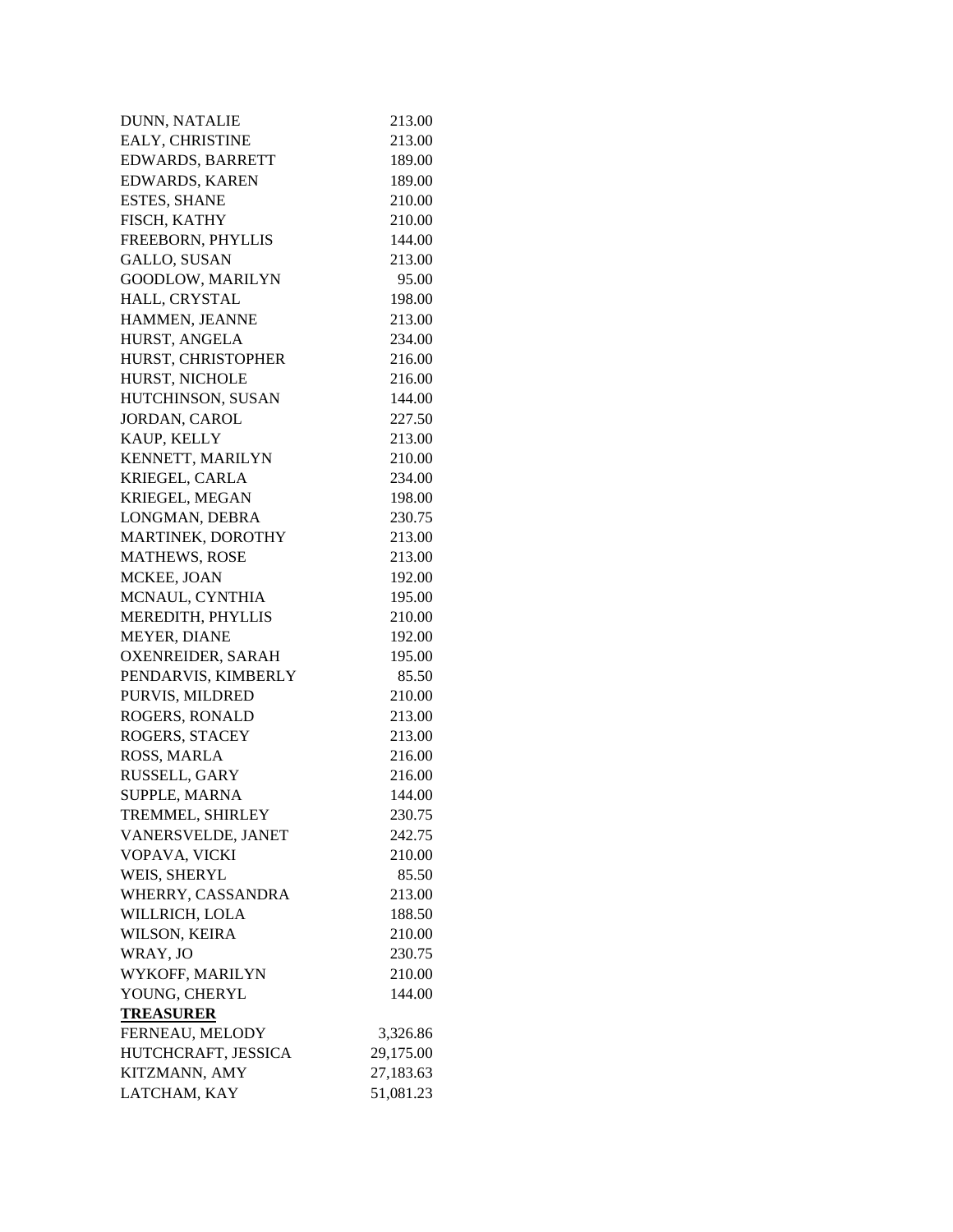| <b>MASCHMANN, SIERRA</b>                    | 29,606.85 |
|---------------------------------------------|-----------|
| <b>ROSS, SANDY</b>                          | 61,468.00 |
| RUDD, ANGELA                                | 29,170.50 |
| <b>SUTFIN, BRENDA</b>                       | 47,436.53 |
| TINDLE, MEGAN                               | 36,543.42 |
| VERSTEEGT, PATRICIA                         | 42,590.41 |
| <b>COUNTY ATTORNEY</b>                      |           |
| COX, JULIA                                  | 9,481.63  |
| HOPWOOD, DANE                               | 51,426.28 |
| <b>KLAVER, BART</b>                         | 92,642.00 |
| MEYER, JODI                                 | 35,680.54 |
| NIELSEN, DENISE                             | 1,542.99  |
| <b>SHERIFF</b>                              |           |
| ANDERSON, BENJAMIN                          | 73,585.54 |
| CHENEY, JONATHAN                            | 67,894.60 |
| DISNEY-BRUGGEMAN, DAWN                      | 61,840.81 |
| JACOBY, RICHARD                             | 61.75     |
| <b>KIES, DOUGLAS</b>                        | 75,541.09 |
| KIVI, STEVEN                                | 74,211.76 |
| KRIEGEL, MATTHEW                            | 66.50     |
| KRIEGEL, THOMAS                             | 81,622.00 |
| MASCHMANN, MATTHEW                          | 76,029.22 |
| MENNINGA, DAVID                             | 74,796.74 |
| MEYER, JOSEPH                               | 77,458.13 |
| SEE, RODNEY                                 | 75,079.05 |
| SHIVER, STANLEY                             | 147.25    |
| SIMPSON, MATTHEW                            | 73,715.43 |
| <b>SLINGS, LAUREN</b>                       | 260.30    |
| VANDERLEEST, JOEL                           | 78,386.12 |
| WARNICK, STEVEN                             | 71,709.47 |
|                                             |           |
| <b>RECORDER</b>                             |           |
| <b>BRACY, MICHELLE</b><br>LONGHENRY, DIANNA | 5,332.72  |
| STRONG, STACY                               | 61,205.00 |
| WYCKOFF, LORA                               | 17,521.49 |
|                                             | 24,055.50 |
| <b>SECONDARY ROAD</b>                       |           |
| <b>BAIR, MARK</b>                           | 16,143.84 |
| <b>BRAU, DARYL</b>                          | 54,334.61 |
| <b>BYERS, MARK</b>                          | 54,933.94 |
| DURR, LAURA                                 | 44,457.36 |
| EHRET, DARRIN                               | 50,332.73 |
| EICKHOFF, SHANE                             | 48,648.04 |
| <b>GOODRICH, MATTHEW</b>                    | 34,834.97 |
| HALL, DAVID                                 | 51,501.10 |
| <b>JAMES, WILLIAM</b>                       | 54,024.38 |
| <b>JOHNSON, ROBERT</b>                      | 51,359.57 |
| KILMER, KEVIN                               | 37,044.02 |
| KING, DOUGLAS                               | 52,775.79 |
| KING, KALEB                                 | 2,580.00  |
| KLINE, EDWARD                               | 63,373.48 |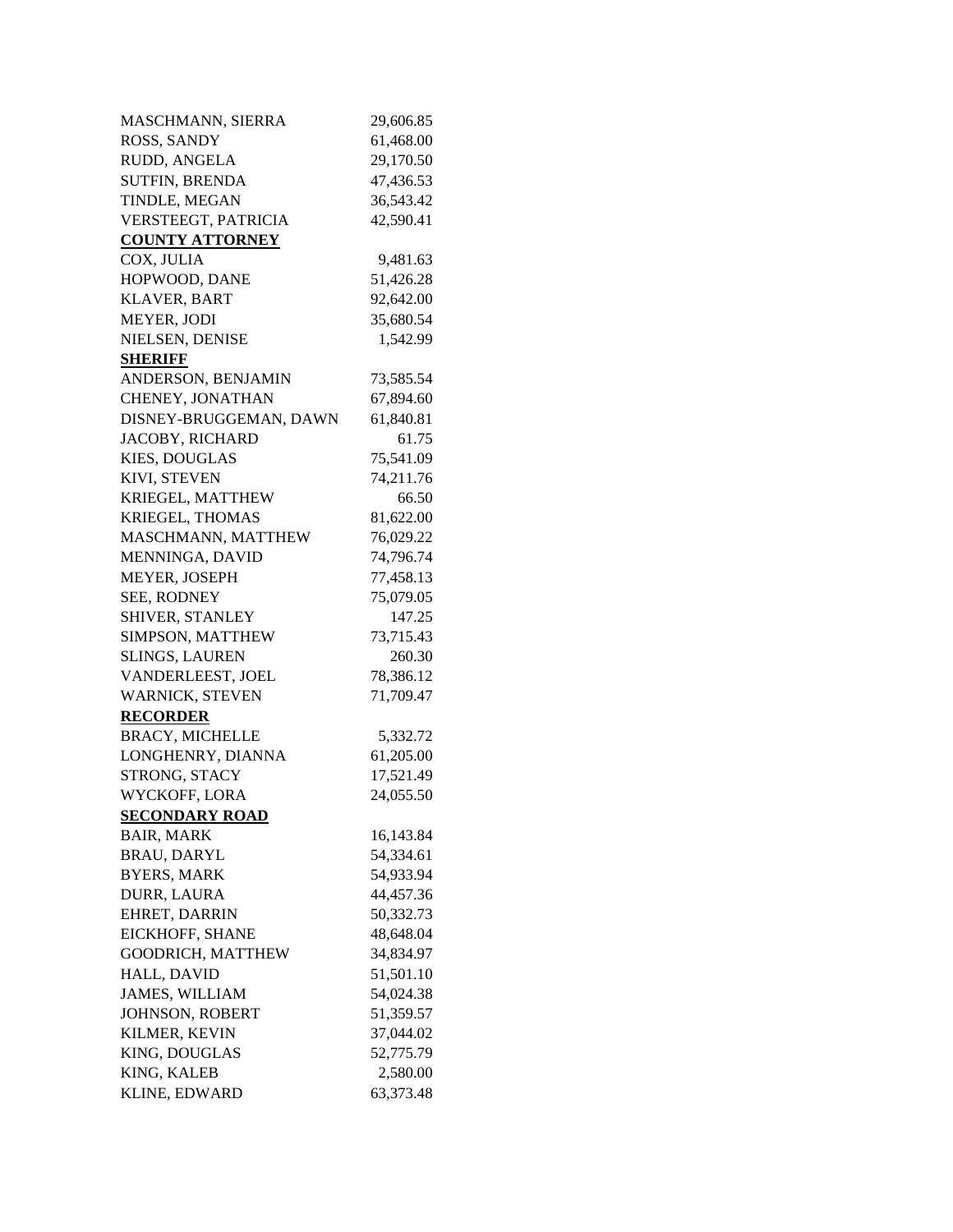| <b>KRUMM, MARCUS</b>                   | 52,508.40 |
|----------------------------------------|-----------|
| KUNTZ, CRAIG                           | 51,663.56 |
| LAW, THOMAS                            | 703.00    |
| <b>MEEKER, BRIAN</b>                   | 3,578.25  |
| MELDREM, TANNER                        | 48,928.60 |
| MILLER, RYAN                           | 51,384.84 |
| NORMAN, MARK                           | 52,916.14 |
| <b>OWENS, JAMES</b>                    | 55,227.57 |
| PICKETT, TERRY                         | 60,630.10 |
| REEDY, GREGORY                         | 52,373.40 |
| <b>SCHOCK, AARON</b>                   | 48,689.31 |
| <b>SUTFIN, BRANDON</b>                 | 48,616.04 |
| <b>SUTFIN, ROBERT</b>                  | 52,036.23 |
| TAYLOR, DONALD                         | 22,594.06 |
| TAYLOR, LESLIE                         | 53,461.82 |
| VANERSVELDE, DAVID                     | 53,327.18 |
| WARDEN, RICHARD                        | 57,334.79 |
|                                        |           |
| <b>VETERAN AFFAIRS</b><br>ANDREWS, INA | 270.00    |
|                                        | 330.00    |
| CARLSON, RODNEY                        |           |
| <b>COLLUM, ROBERT</b>                  | 30.00     |
| MEYER, UWE                             | 330.00    |
| SCHUCK, RUSSELL                        | 25,881.04 |
| STOLL, LINDA                           | 330.00    |
| <b>CONSERVATION</b>                    |           |
| ANDREWS, AMY                           | 40,846.72 |
| DOTY, KYLE                             | 6,495.13  |
| MOYER, MONICA                          | 1,244.00  |
| <b>MOYER, RICHARD</b>                  | 1,268.00  |
| PANKOW, CHRISTOPHER                    | 38,850.48 |
| SIMPSON, COREY                         | 51,767.24 |
| VAVROCH, MARK                          | 53,871.51 |
| WILLEMSEN, DIANA                       | 2,400.00  |
| SANITARIAN/ZONING                      |           |
| <b>GRIFFITH, JUSTIN</b>                | 48,349.44 |
| <b>ROADSIDE MGMT</b>                   |           |
| TISH, EUGENE                           | 2,564.88  |
| <b>MEDICAL EXAMINER</b>                |           |
| HANLON, ROBERT                         | 150.00    |
| PAULSON, JAMES                         | 14,637.50 |
| <b>DISPATCHER/JAILER</b>               |           |
| ATCHER, MICHELLE                       | 43,039.46 |
| <b>BLACK, AUSTEN</b>                   | 43,151.84 |
| CARPENTER, CECILY                      | 47,444.64 |
| DARLAND, JENNIFER                      | 7,695.60  |
| DENNY, EMILY                           | 48,583.23 |
| EICHENBERGER, MATTHEW                  | 37,699.08 |
| HAWKINS, RHONDA                        | 51,335.21 |
| KENDALL, ROBERT                        | 47,044.88 |
| KLAAREN, DAVID                         | 44,179.84 |
|                                        |           |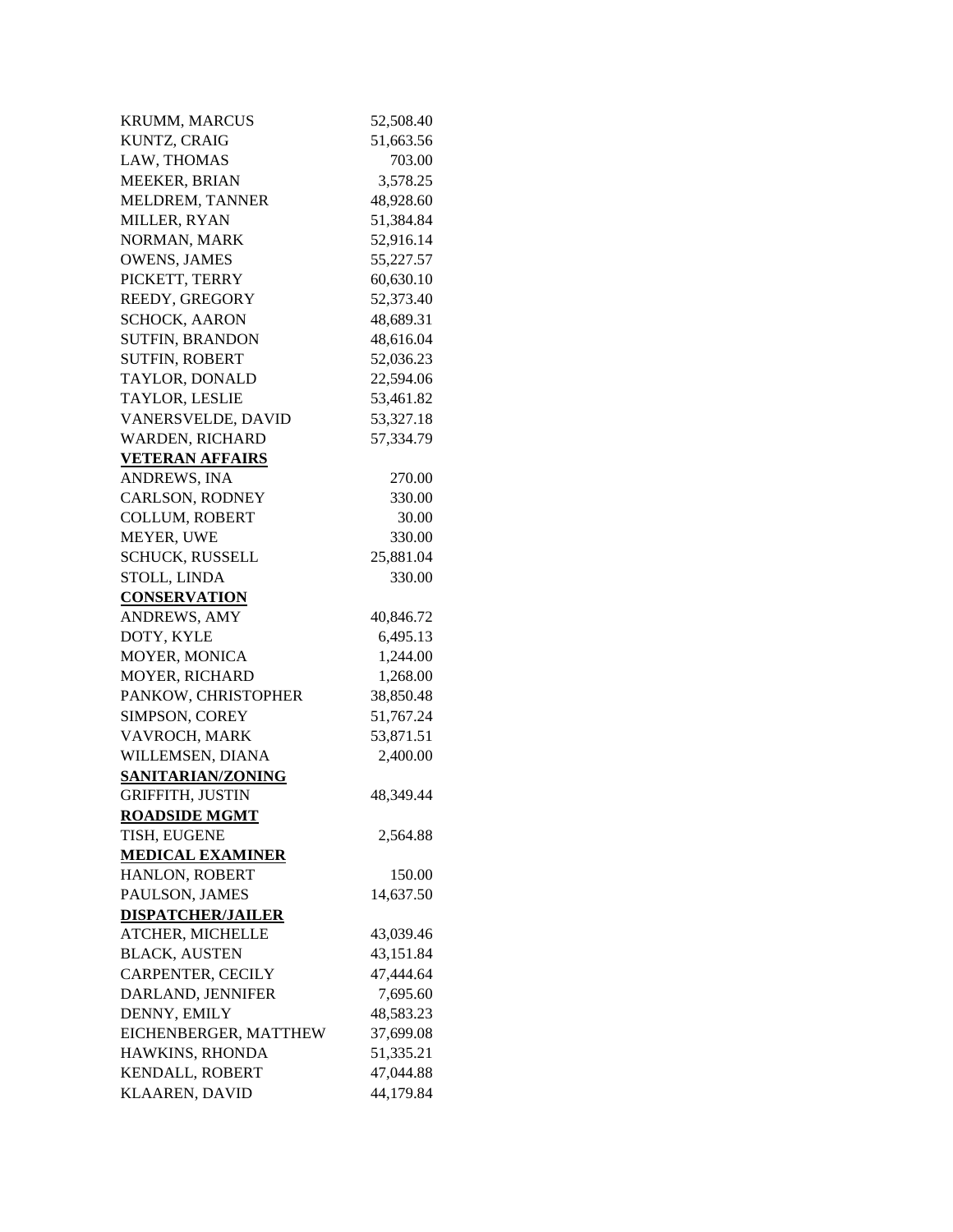| KRIEGEL, BETH                                | 46,500.63       |
|----------------------------------------------|-----------------|
| PARGEON, GINA                                | 48,889.23       |
| PITMAN, JULIA                                | 45,881.31       |
| ROBERTSON, STEVEN                            | 56,689.04       |
| ROBISON, KAYLENE                             | 41,260.22       |
| WRAY, MATHEW                                 | 43,073.80       |
| <b>CUSTODIAN/MAINTENANCE</b>                 |                 |
| JOHNSTON, COLLEEN                            | 390.00          |
| SHAULL, JAMIE                                | 3,860.96        |
| WILHELM, ROBERT                              | 8,289.60        |
| ZONING                                       |                 |
| <b>BOARD/COMMISSION</b>                      |                 |
| <b>BERRY, KIRK</b>                           | 25.00           |
| HAWORTH, ROBERT                              | 150.00          |
| SLEEUWENHOEK, LYNN                           | 200.00          |
| SWANSON, RICHARD                             | 125.00          |
| THOMPSON, RAYMOND                            | 200.00          |
| VANERSVELDE, ROGER                           | 150.00          |
| WILSON, GARY                                 | 225.00          |
| ZIMMERMAN, ELLEN                             | 75.00           |
| <b>COMMUNITY SERVICES</b>                    |                 |
| DAILY, BRENDA                                | 58,231.74       |
| <b>FALLIS, ASHLEY</b>                        | 36,585.70       |
| <b>EMERGENCY</b>                             |                 |
| <b>MANAGEMENT</b>                            |                 |
| PAUL, BRIAN                                  | 49,651.51       |
|                                              |                 |
| <b>ASSESSOR/BOARD OF</b>                     |                 |
| <b>REVIEW</b>                                |                 |
| CLINE, ALYSSA                                | 3,498.75        |
| CLINE, JULIE                                 | 56,329.72       |
| HELM, STACY                                  | 250.00          |
| JOHNSON, TERI                                | 44,719.56       |
| KERCHEVAL, JOEL                              | 250.00          |
| SUTHERLAND, ALYSSA                           | 61,176.94       |
| VAN ARKEL, ZACHARY                           | 250.00          |
| VANTOMME, NANCY                              | 250.00          |
| <b>VERMILLION, AMY</b>                       | 74,629.63       |
| <b>WALKER, ROBERT</b>                        | 250.00          |
| <b>TOWNSHIP OFFICIALS</b>                    |                 |
| <b>BRAU, MARTHA</b>                          | 245.00          |
| <b>BROWN, DOUGLAS</b>                        | 50.00           |
| <b>CLAYTON, JAMES</b>                        | 75.00           |
| <b>CLINE, ROGER</b>                          | 50.00           |
| CORDES, KENNETH                              | 75.00           |
| DAWLEY, DAN                                  | 200.00          |
| FERNEAU, DAVID                               | 129.75          |
| FREDERICKS, MICHAEL                          | 173.25          |
| <b>GILBERT, LOUIS</b>                        | 175.00          |
| <b>GOODRICH, CHARLES</b>                     | 125.00          |
| <b>GRIER, LAURIE</b><br><b>GRIER, THOMAS</b> | 129.41<br>75.00 |